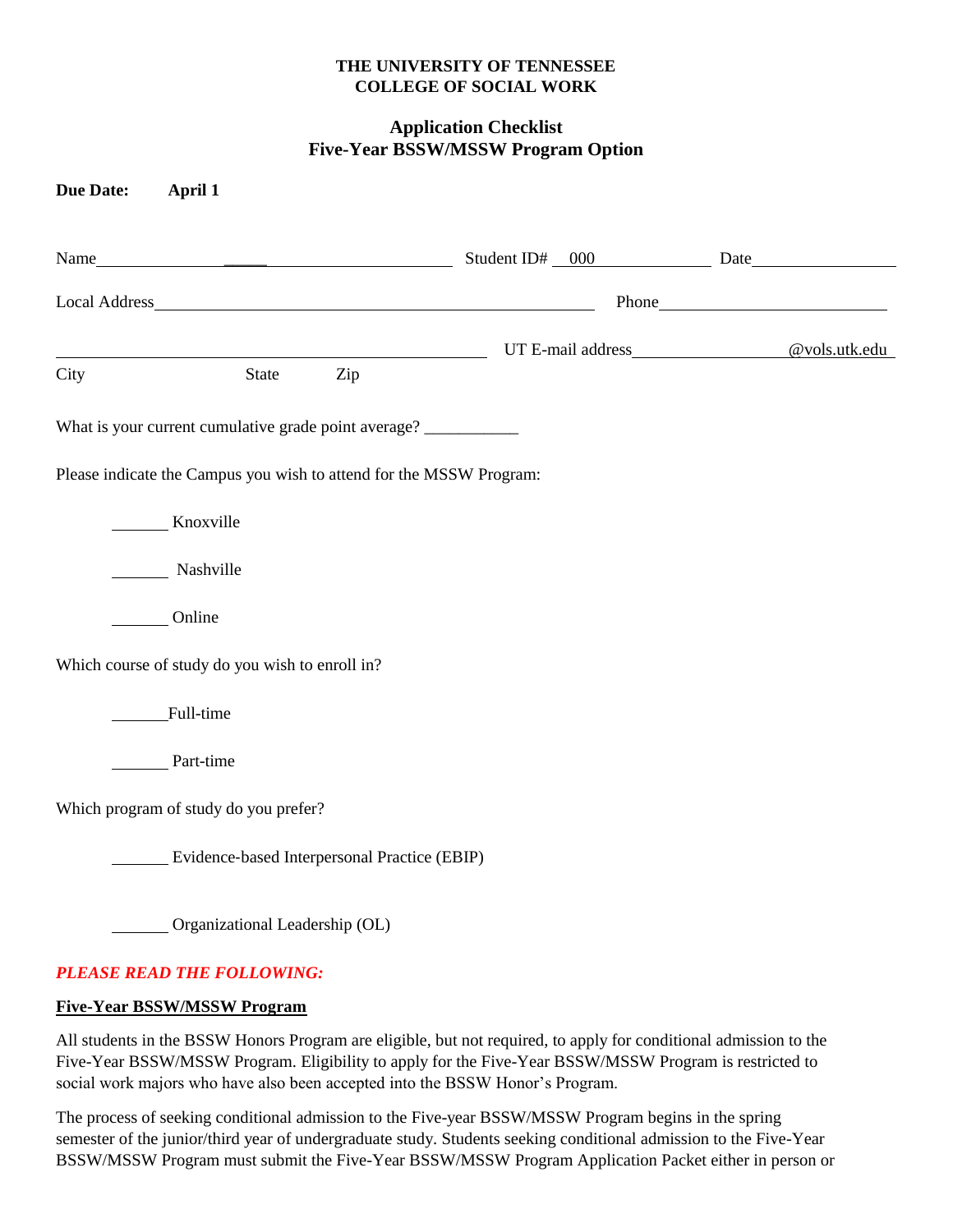electronically (insert link here) to the BSSW Program Director or his/her designee by **April 1st** of their junior/third year of undergraduate study.

Additionally, in order to be considered for conditional admission students must:

- Have a minimum overall GPA of 3.5;
- Have completed or will have completed 60 credit hours of coursework which includes the following required social work courses: SW 200, SW 250, SW 312, SW 313, SW 315, SW 317, SW 318, and SW 380 by the end of their junior/third year of undergraduate study; and
- Complete a personal interview with the BSSW Program Director or his/her designee. Personal interviews will typically occur after the April 1st BSSW/MSSW Program Application Packet deadline and before May  $1<sup>st</sup>$  during the junior/third year of undergraduate study. Immediately following the personal interview, the BSSW Program Director or his/her designee will notify students, in writing, of their conditional admission status.

In the Five-Year BSSW/MSSW Program Application Packet, students will specify their preference for program location (Knoxville or Nashville campus or Online) and for the full-time or part-time (2 year) program. Students will also be asked to identify their preference for the Evidence-based Interpersonal Practice or Organizational Leadership specialization. Although the MSSW Admissions Committee will do its best to match students with their preferences, there is no guarantee a student will receive their preference once fully admitted.

Conditional admission to the Five-Year BSSW/MSSW Program does not guarantee admission into either the Graduate School or the MSSW program. Starting in **October** but **NO LATER than December 1st** of their senior/fourth year of undergraduate study, students must:

- Apply for admission to the Graduate School [\(http://gradschool.utk.edu/admissions/applying-to-graduate](http://gradschool.utk.edu/admissions/applying-to-graduate-school)[school\)](http://gradschool.utk.edu/admissions/applying-to-graduate-school);
- Submit the MSSW professional statement (submitted online with application); and
- Submit three reference evaluation forms (submitted online with application):
	- o One reference shall be from the BSSW Program Director or his/her designee;
	- o One reference shall be from any previous or current social work field instructor, liaison, or coordinator affiliated with the UT College of Social Work BSSW Program; and
	- o One reference shall be from any previous or current faculty member or course instructor from the University of Tennessee, Knoxville.

Students will be fully admitted to the Five-Year BSSW/MSSW Program only after they have been accepted by both the Graduate School and MSSW program. The College of Social Work will notify students of their official admission to the Five-Year BSSW/MSSW Program and Graduate School early in the spring semester of their senior/fourth year.

A candidate will be fully admitted if they:

- Maintained a minimum overall 3.5 GPA;
- Earned a B+ or higher in all required Social Work Field Practice courses (SW 380, SW 480, and SW 481) for the BSSW Program;
- Met all requirements for the BSSW Honor's Program; and
- Met all degree requirements for the BSSW.